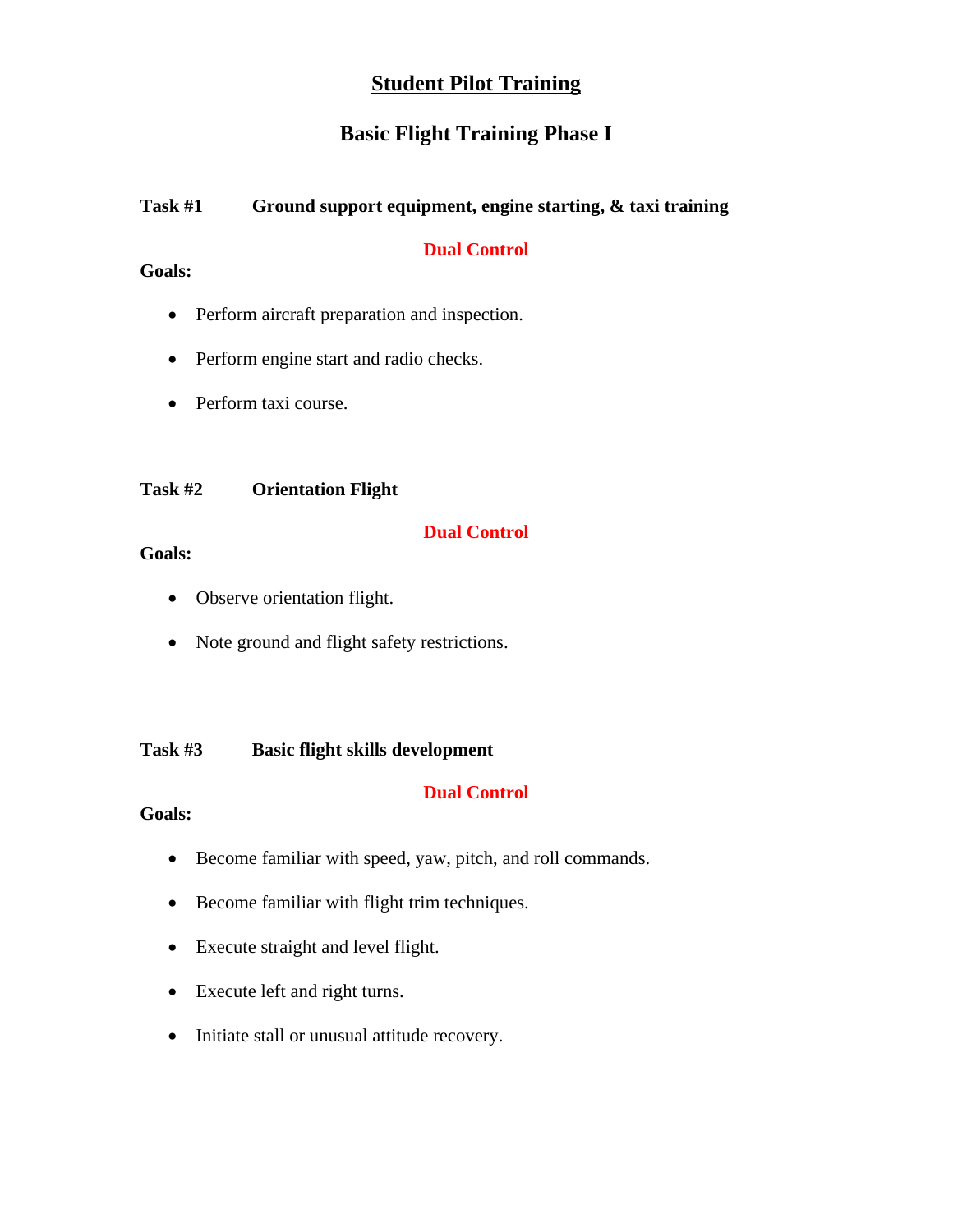## **Task #4 Takeoff**

## **Dual Control**

## **Goals:**

- Execute proper upwind takeoff runway alignment.
- Initiate takeoff throttle setting.
- Maintain runway centerline ground steering during takeoff acceleration.
- Execute takeoff rotation at proper speed.
- Execute proper climb speed, pitch, and bank angle.
- Perform a takeoff abort if required.

## **Task #5 Turns**

## **Dual Control**

#### **Goals:**

- Perform level shallow turns (left  $&$  right) at approximately a 20 $^{\circ}$  bank angle.
- Perform level medium turns (left  $&$  right) at approximately a 40 $^{\circ}$  bank angle.
- Perform level steep turns (left & right) at approximately a 60° bank angle.
- Execute shallow, medium, and steep turns (left & right), level flight, at low, medium, and full speeds.
- Execute turns in a designated area.

## **Task #6 Planning maneuvers**

## **Dual Control**

- Perform level rectangular patterns (left  $&$  right) as well as figure eights over specific ground location(s).
- Apply crosswind technique to maintain proper ground tracking during planning maneuvers.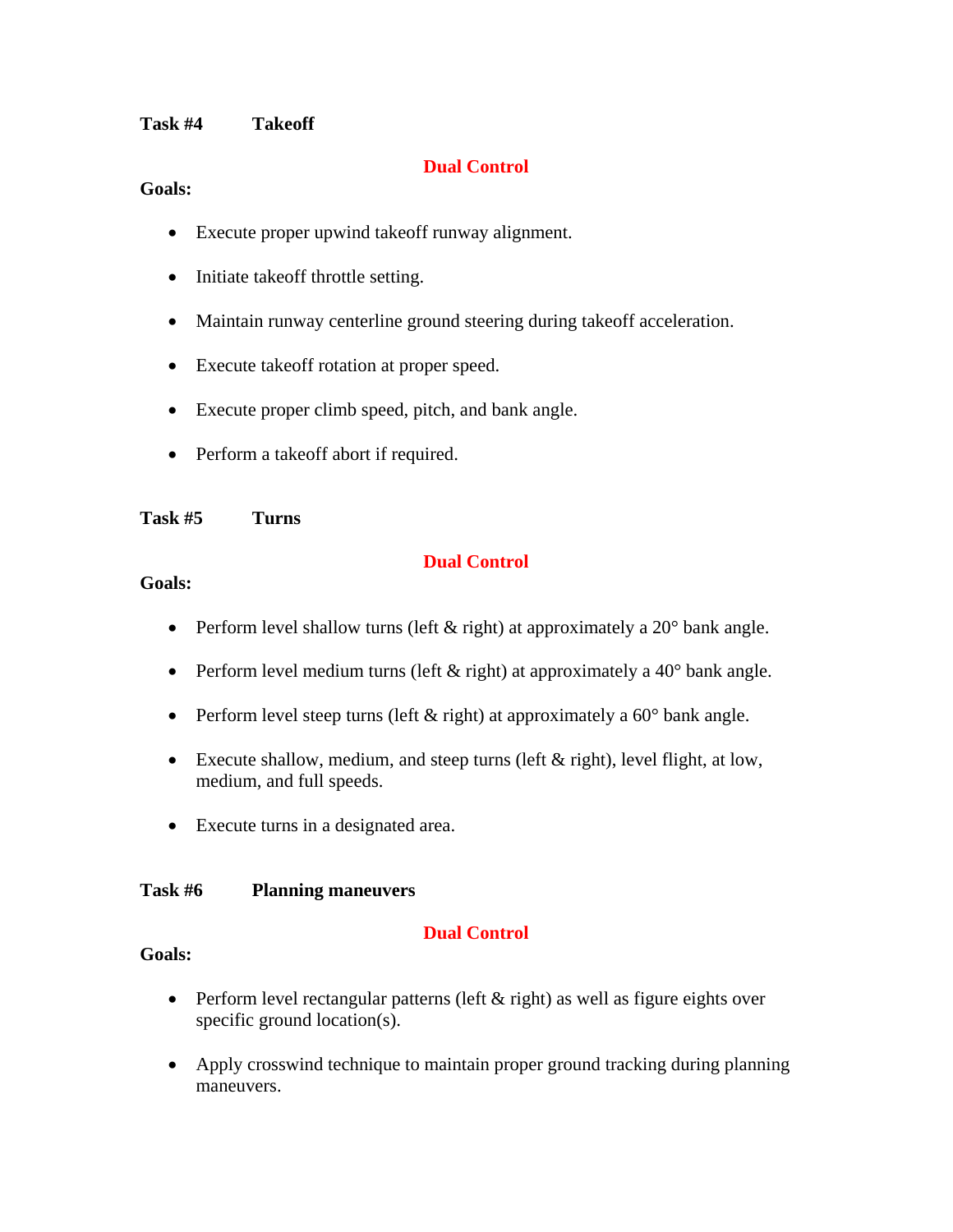# **Task #7 Landing pattern and go-around**

# **Dual Control**

# **Goals:**

- Execute upwind landing patterns.
- Execute crosswind landing patterns.
- Execute downwind landing patterns.
- Perform go-arounds at a 2 meter height on final approach.

## **Task #8 Touch-and-go landing**

# **Dual Control**

# **Goals:**

- Perform traffic pattern(s), final approach, and touchdown, followed by power application and pattern reentry.
- Perform normal and crosswind traffic patterns with touch-and-go maneuvers.

# **Task #9 Full stop landing and supervised solo**

# **Dual / Solo Control**

- Execute full stop landing followed by taxi back and takeoff.
- Execute simulated engine failure landings.
- Perform a supervised solo flight.
- Be prepared for simulated engine failure calls from instructor regardless of position in pattern. Upon receiving call, immediately pull throttle to idle and safely land aircraft on runway.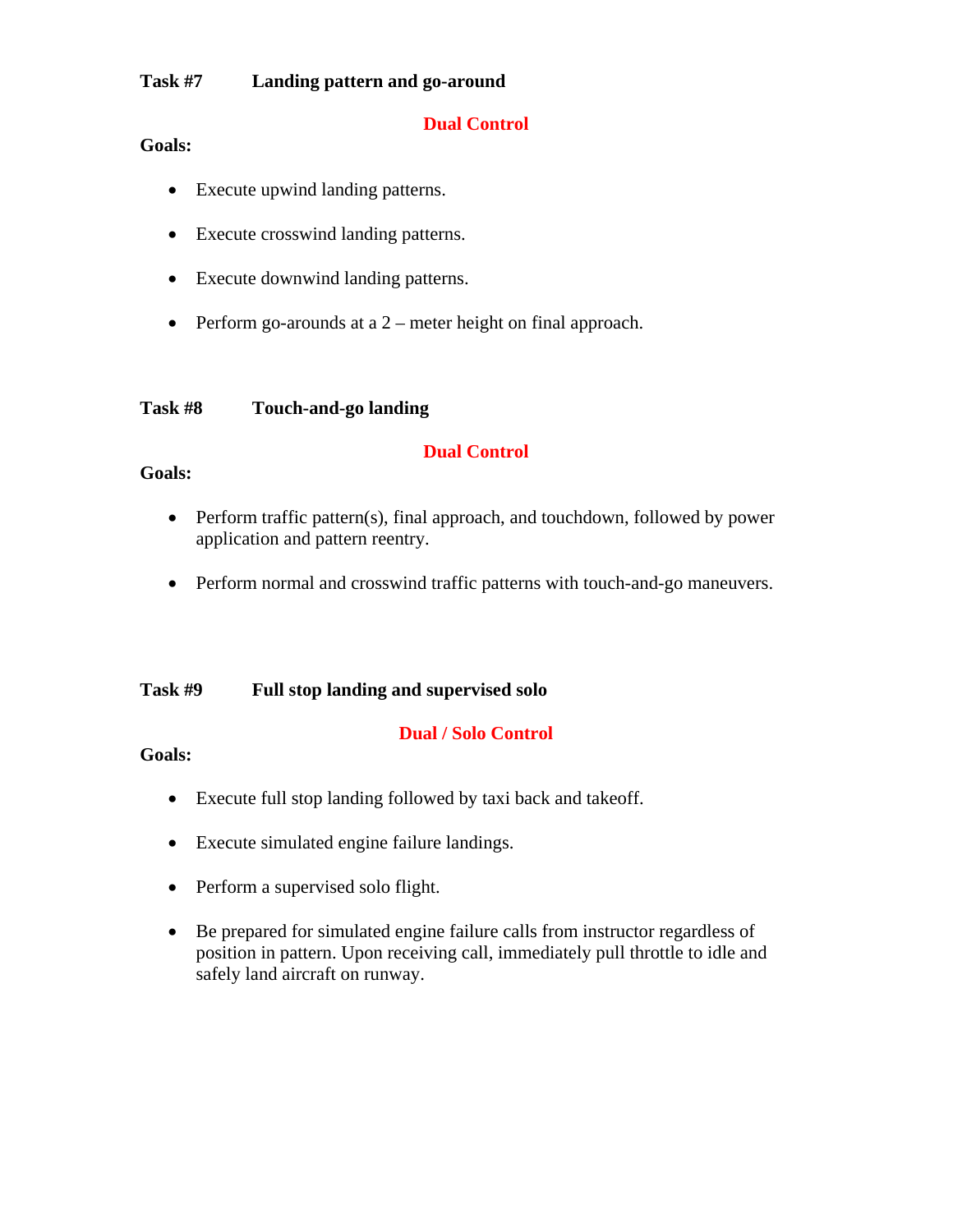# **Task #10 Supervised Solo Proficiency/Mid-phase Evaluation Review**

# **Dual / Solo Control**

## **Goals:**

- Practice Task  $1 9$  maneuvers.
- Place additional emphasis on instructor-recommended areas of needed improvement.

## **Task #11 Mid-phase Evaluation Task**

## **Solo Control**

## **Goals:**

- Perform the sequence of maneuvers required during the mid-phase evaluation.
- Review mid-phase I flight evaluation results and discuss strengths and weaknesses with instructors.

## **Task #12 Airspeed Control Maneuvers**

## **Dual / Solo Control**

## **Goals:**

- Perform full, medium, and slow speed rectangular patterns (left and right) as well as figure eights from level flight.
- Execute a constant speed climbing rectangular pattern as well as figure eights.
- Execute a constant glide rectangular pattern as well as figure eights.
- Perform all maneuvers over designated ground locations.

## **Task #13 Power-On Spot Landing**

## **Dual / Solo Control**

- Perform near stalled touchdowns on the runway with power on.
- Execute near stalled touchdowns within 2 meters of the runway centerline.
- Perform touchdowns initially within a 30-meter long touchdown zone, within 2 meters of runway centerline, graduating to a 15-meter long touchdown zone.
- Execute a go-around whenever overshoot landing conditions exist.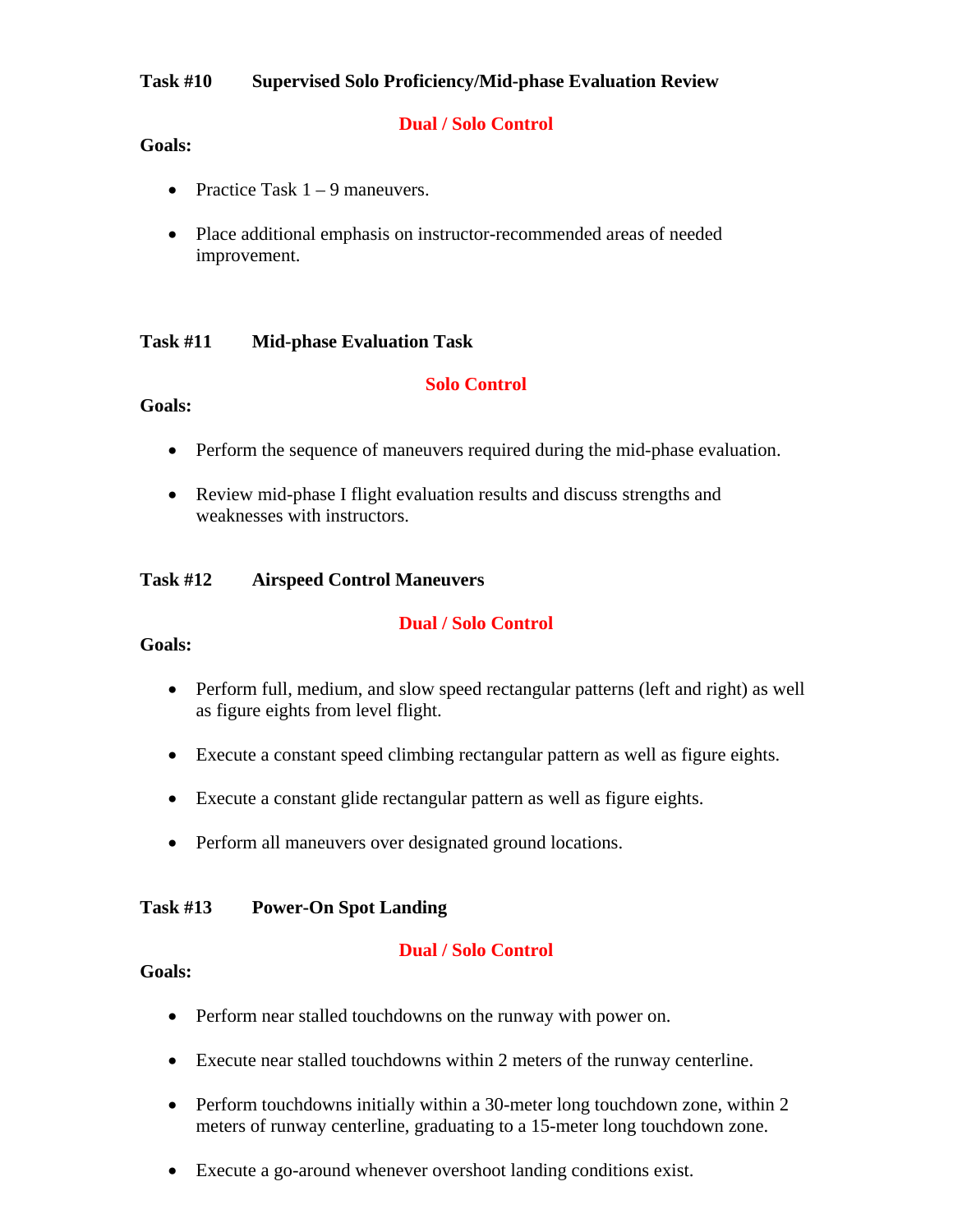# **Task #14 Power-Off (Idle) Spot Landings**

# **Dual / Solo Control**

## **Goals:**

- Perform a near stalled touchdown on the runway with power off (idle).
- Adjust landing pattern to touch down within 2 meters of runway centerline with power off (idle).
- Adjust landing pattern to touch down within 2 meters of runway centerline and within a 30-meter long touchdown zone.

# **Task #15 Final Flight Evaluation Demonstration, practice, evaluation, and critique**

# **Dual / Solo Control**

- Practice all maneuvers accomplished during tasks 1-14 of Basic Flight Training Phase I.
- Perform the Phase I Final Evaluation Flight.
- Review flight test results and critique with instructor(s).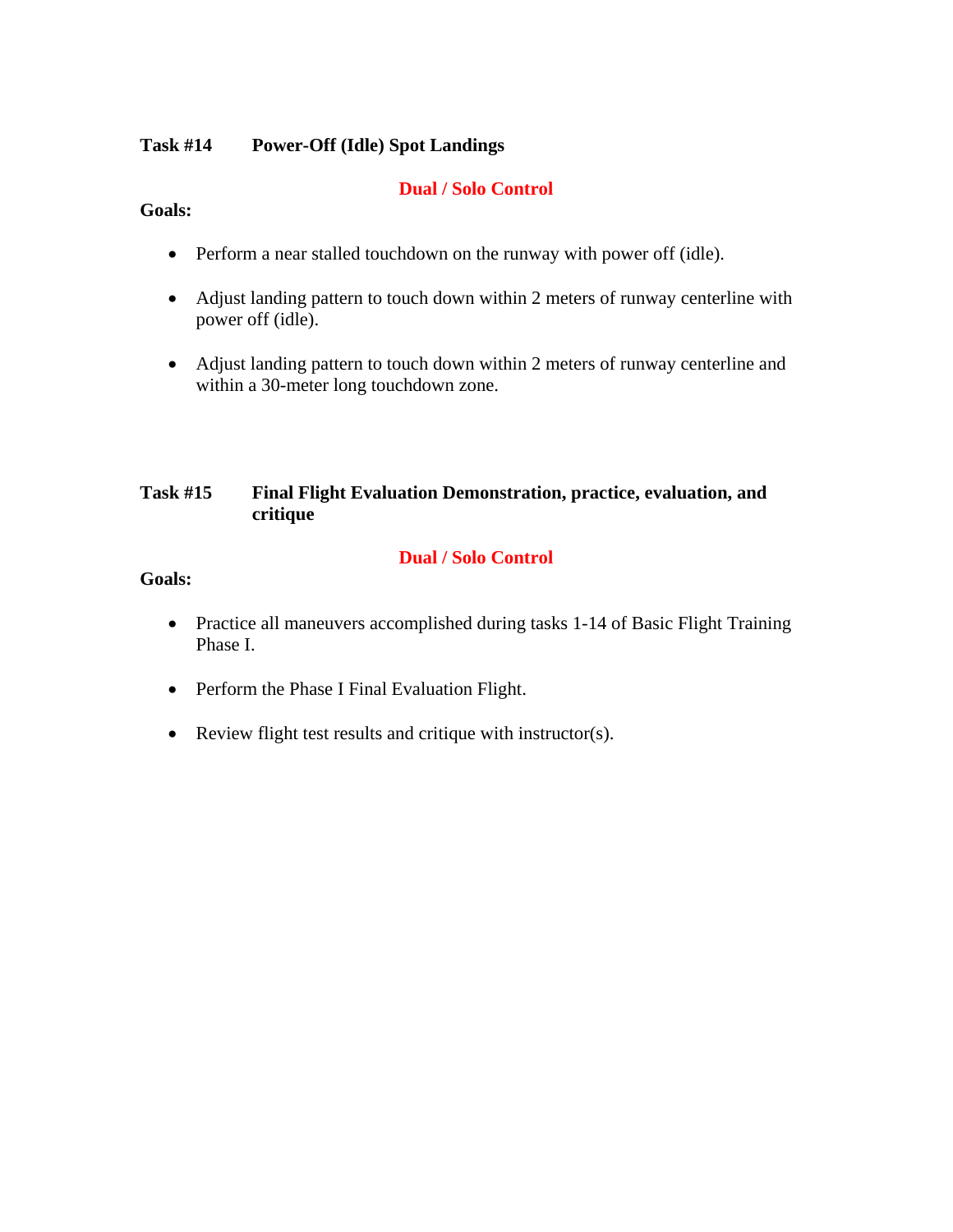# **Student Pilot Training**

# **Advanced Flight Phase II**

# **Task #16 Introduction & Overview, Advanced Trainer Familiarization, Advanced Trainer Orientation Flight**

# **Dual Control**

## **Goals:**

- Balance aircraft laterally and longitudinally within recommended C.G. range.
- Properly check and adjust flying surfaces, flight controls, and thrust alignment.
- Trim aircraft after level-off for hands-off, level, unaccelerated flight.

# **Task #17 Advanced Flight Maneuvers**

# **Dual / Solo Control**

# **Goals:**

- Perform level flight, rectangular pattern, procedure turn, and figure eight over a specific ground location.
- Perform an immelman, split S, and chandelle, all of which are 180° directional change maneuvers.

# **Task #18 Advanced Flight Maneuvers**

# **Dual / Solo Control**

# **Goals:**

- Perform one inside loop, progressing to three consecutive inside loops.
- Perform one aileron roll, progressing to three consecutive aileron rolls.
- Execute level inverted flight, flying straight ahead, progressing to left and right turns inverted.
- Execute a stall and spin recovery.

# **Task #19 Advanced Takeoff and Landing Patterns**

**Dual / Solo Control**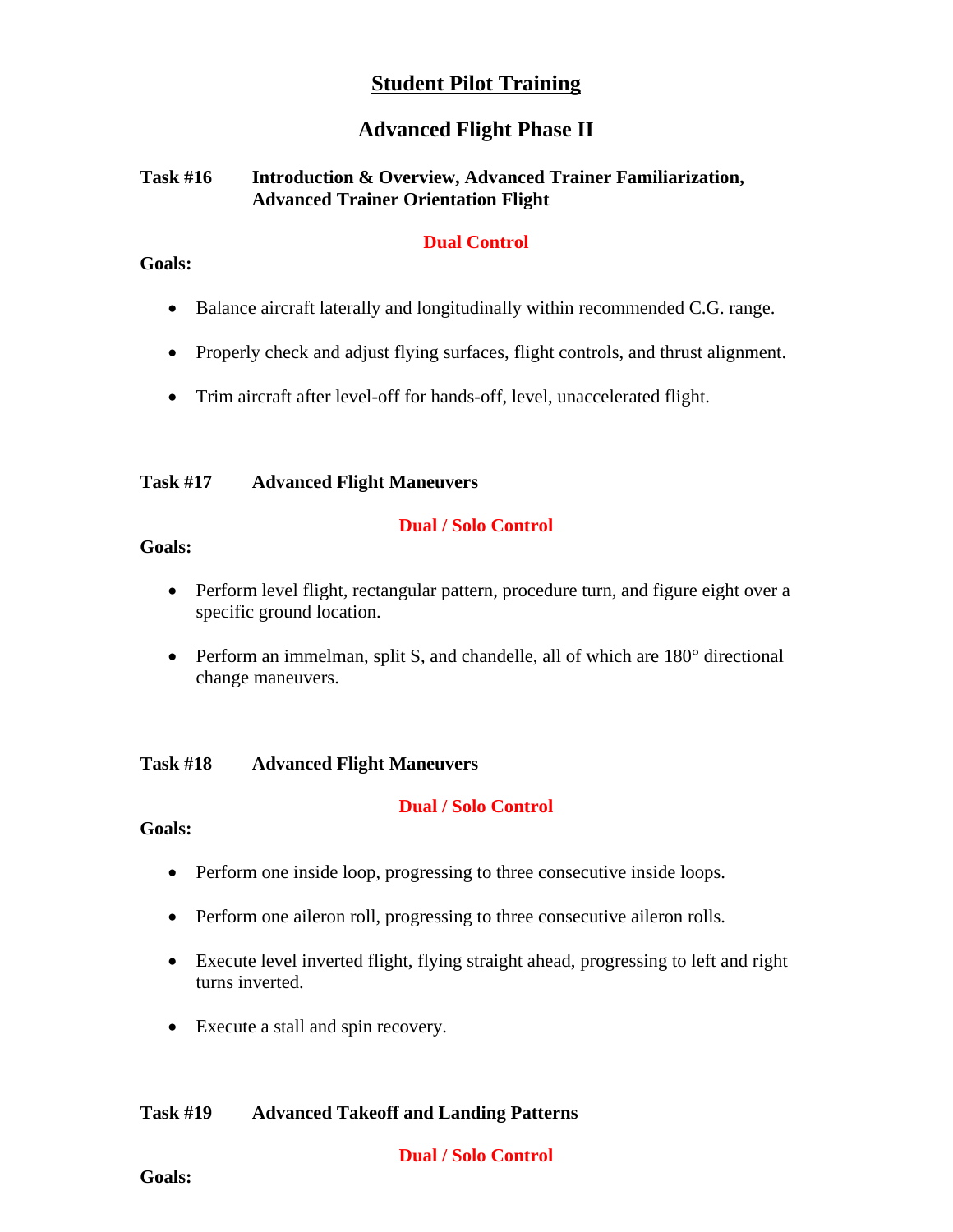- Execute a takeoff maintaining centerline tracking, and rotating directly in front of the pilot position.
- Perform both rectangular and 360° overhead landing patterns in normal and crosswind conditions.
- Execute low speed upwind and crosswind landing patterns.
- Perform a touch-and-go, touching within a 3-meter x 15 meter touchdown zone.
- Execute a go-around if overshoot conditions exist.

# **Task #20 High Idle Landing Patterns**

# **Dual / Solo Control**

## **Goals:**

- Execute a high engine idle trim airspeed emergency, landing near runway centerline within a 30-meter long touchdown zone, progressing to a touchdown within one wing span of centerline and within a 15-meter long touchdown zone.
- Perform a go-around if overshoot conditions exist.

# **Task #21 Engine Failure Flight Emergency**

# **Dual / Solo Control**

**Goals:** 

- Perform an emergency runway landing after simulated engine failure at a high safe altitude.
- Perform a spot landing within 2 meters of runway centerline and within 20-meter long touchdown zone after simulated engine failure at a high safe altitude.
- Execute emergency landings after simulated engine failure in the traffic pattern and/or immediately after takeoff.

# **Task #22 Mid-phase II Evaluation Practice**

# **Dual / Solo Control**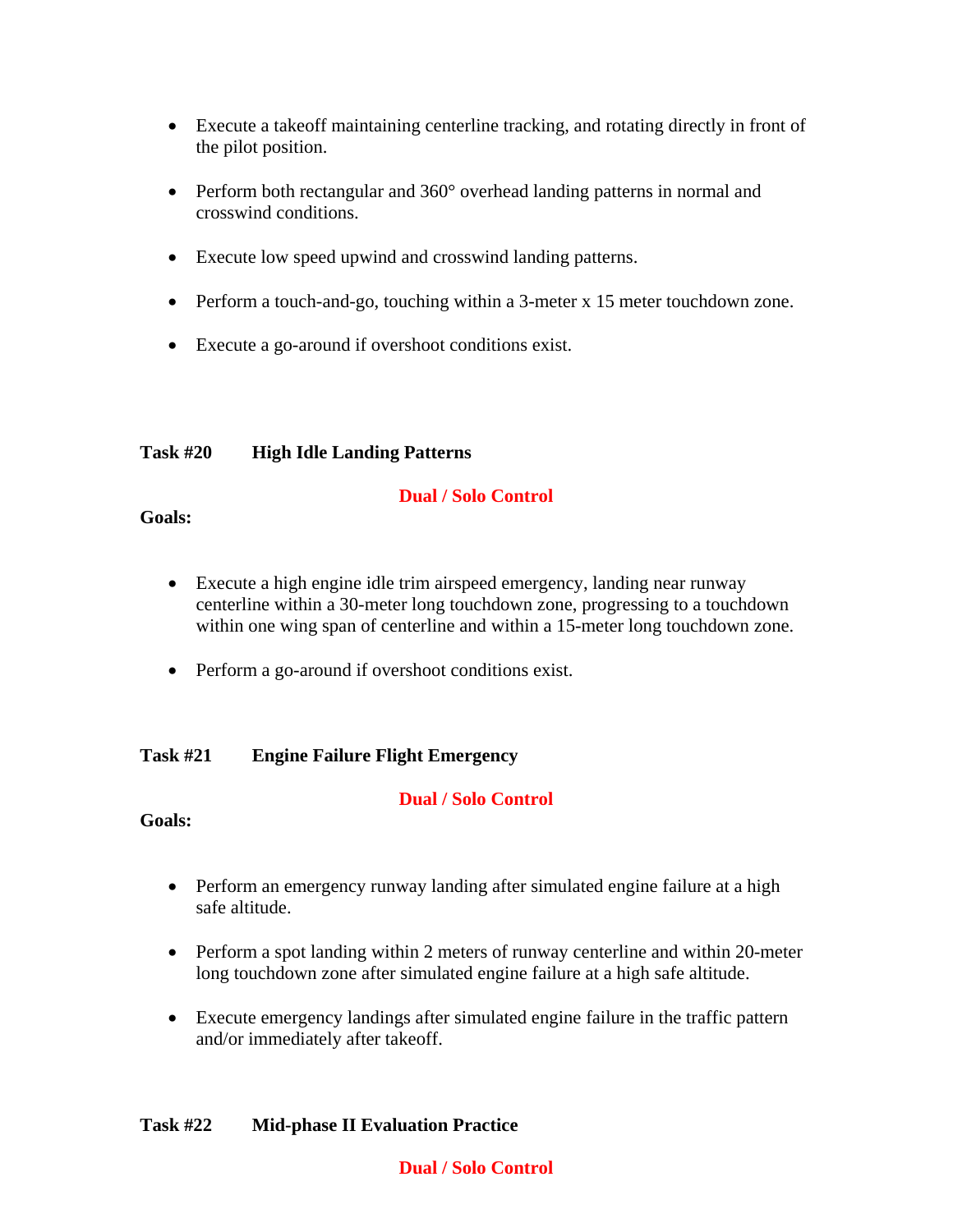## **Goals:**

• Practice maneuvers covered in tasks  $16 - 21$  in preparation for the Mid-phase II Flight Evaluation.

## **Task #23 Mid-phase II Evaluation Flight**

## **Solo Control**

## **Goals:**

**Goals:** 

• Execute Mid-phase II Flight Evaluation.

# **Task #24 Degraded Engine Performance Flight**

• Reduce the aircrafts engine thrust (on the student transmitter only) by approximately 30% for degraded engine performance flight skills development.

**Dual / Solo Control** 

• Perform takeoff, figure eight, stall, spin recovery, maximum climb, chandelle, traffic pattern, touch-and-go, and spot landing in this reduced thrust configuration.

# **Task #25 Extended Visual Range Flight**

# **Dual / Solo Control**

# **Goals:**

- Perform figure eight and rectangular patterns at approximately 600-meter slant range.
- Perform figure eight and rectangular patterns at approximately 1000-meter slant range.

# **Task #26 Engine Failure Flight Emergency**

# **Dual / Solo Control**

# **Goals:**

• Perform a runway landing after an engine failure (actual) from approximately 1000 feet above ground level (AGL).